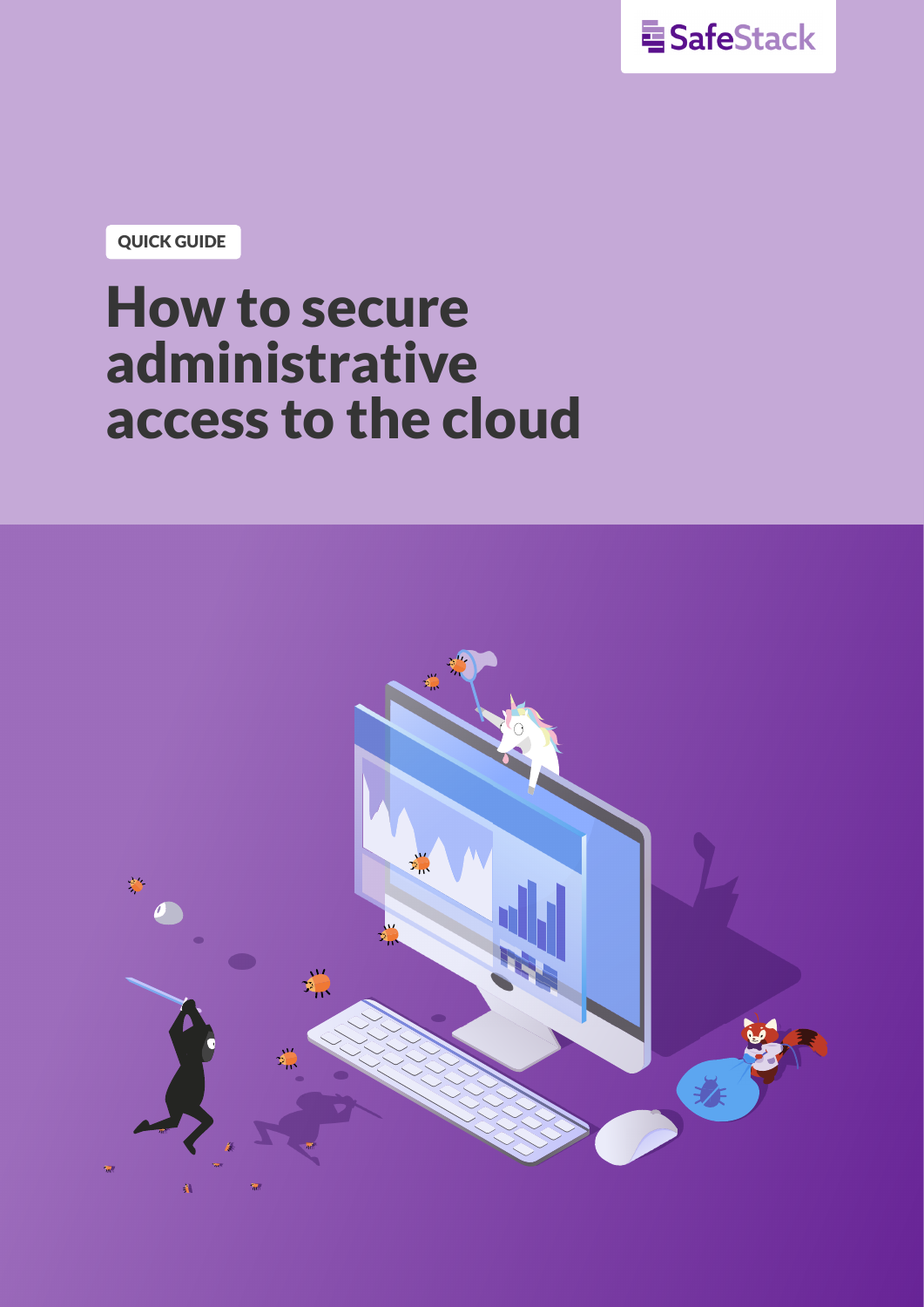## **E** SafeStack

## **How to secure administrative access to the cloud**

#### Quick guide

#### **What is the purpose of this guide?**

This guide is designed to help you secure administrative access to your cloud environment, whether you use Google Cloud Platform (GCP), Microsoft Azure, or Amazon Web Services (AWS). It's not intended to provide detailed instructions of every single security service available instead, it covers common best practices and what they look like in each of the three major cloud service providers.

#### **Why did you make this guide?**

We made it because it can be a bit confusing to understand the different security features between the various cloud providers. We spent a lot of time researching the big three cloud providers, and want to share some of that information in a lightweight way.

We intend for this guide to be a useful resource for organizations embracing the cloud, and particularly those who are taking a hybrid-cloud or multi-cloud approach.

#### **Where can I get more information?**

The information collected here is from a number of sources, including the Center for Internet Security (CIS) and the cloud providers themselves; Amazon, Google, and Microsoft.

- **• [Foundational Cloud Security with CIS Benchmarks](https://www.cisecurity.org/insights/blog/foundational-cloud-security-with-cis-benchmarks)**
- **• [CIS Benchmarks](https://www.cisecurity.org/cis-benchmarks/)**
- **• [Google Cloud Best Practices](https://cloud.google.com/security/best-practices)**
- **• [Google Cloud Security Checklist](https://support.google.com/a/answer/9184226?ref_topic=7559287)**
- **• [AWS Identity Management](https://docs.aws.amazon.com/wellarchitected/latest/security-pillar/identity-management.html)**
- **• [Azure Identity Management](https://docs.microsoft.com/en-us/azure/security/fundamentals/identity-management-best-practices)**

#### **Choose your cloud provider to get started**

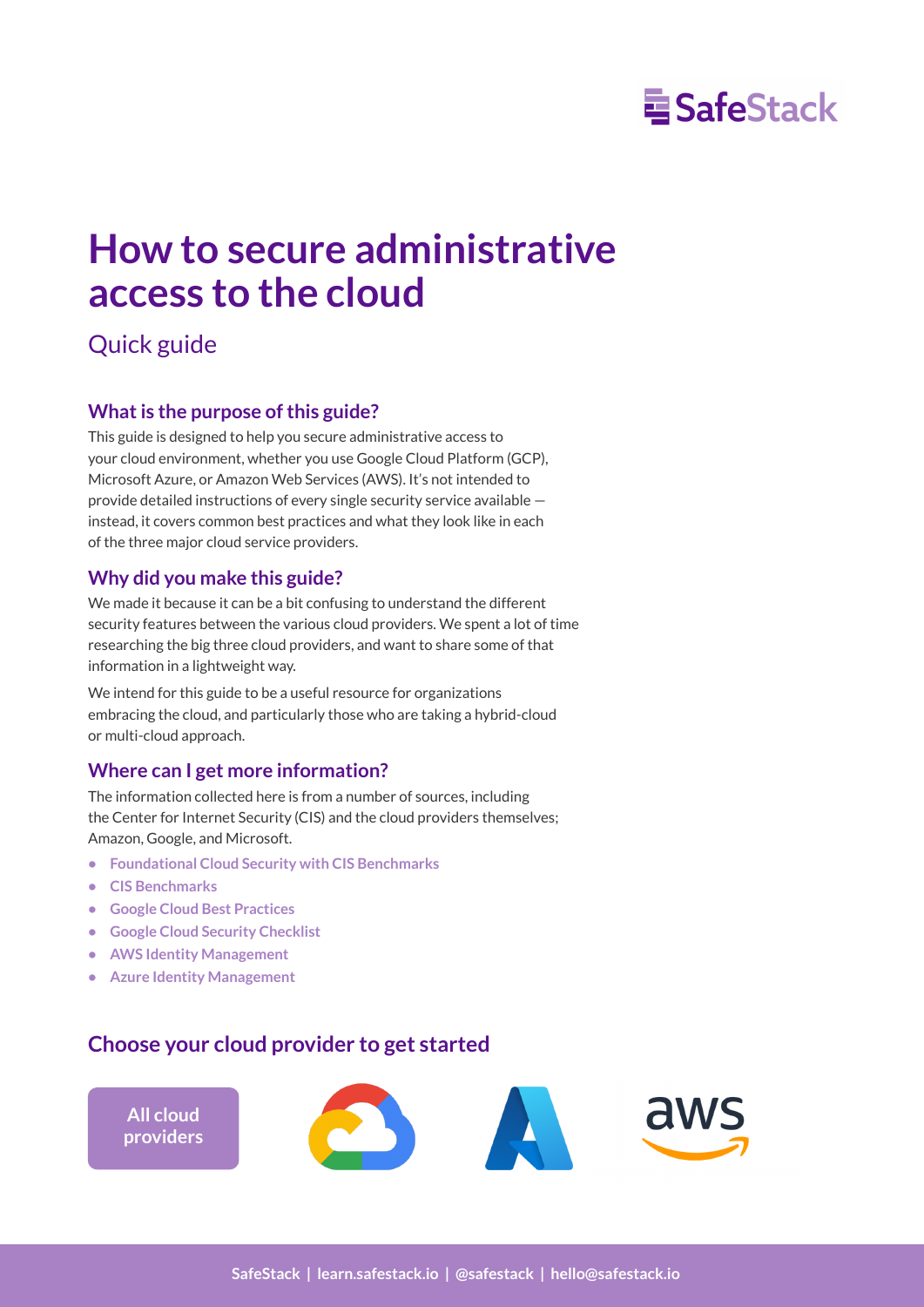

### <span id="page-2-0"></span>**Securing admin access to all clouds checklist**

| Are you maintaining an inventory of all admin accounts?                                                                                           | Yes |
|---------------------------------------------------------------------------------------------------------------------------------------------------|-----|
| Automated tools should be used to inventory all administrative accounts<br>to ensure that only authorised individuals have elevated privileges.   |     |
| Are dedicated admin accounts used?                                                                                                                | Yes |
| Dedicated, or secondary, accounts should be used for administrative tasks.                                                                        |     |
| Is MFA enforced for all admin access?                                                                                                             | Yes |
| Multi-factor authentication and encrypted channels should be used for all<br>administrative account access.                                       |     |
| Are you logging and alerting on changes to admin group membership?                                                                                | Yes |
| The admins should be notified when changes are made to the admin groups.                                                                          |     |
| Are you logging and alerting on unsuccessful admin account login?                                                                                 | Yes |
| Unsuccessful logins to administrative accounts to raise an alert for further investigation.                                                       |     |
| Are you centrally logging admin activities?                                                                                                       | Yes |
| Logs should be aggregated to a central log management system for monitoring, alerting and analysis.                                               |     |
| Are logs analysed by a security tool?                                                                                                             | Yes |
| Use of a Security Information and Event Management (SIEM) tool, or log analytics tool,<br>can help correlate and identify potential abuse.        |     |
| Are you reviewing logs regularly?                                                                                                                 | Yes |
| Logs should be reviewed periodically for anomalies or abnormal events.                                                                            |     |
| Are you tuning your SIEM or log analytics platform?                                                                                               | Yes |
| These systems should be tuned to decrease event noise, and to help better identify actionable events.                                             |     |
| Do you have a process for revoking admin access?                                                                                                  | Yes |
| Establishing and using automated processes for account revocation upon termination<br>or change of responsibilities reduces the change of misuse. |     |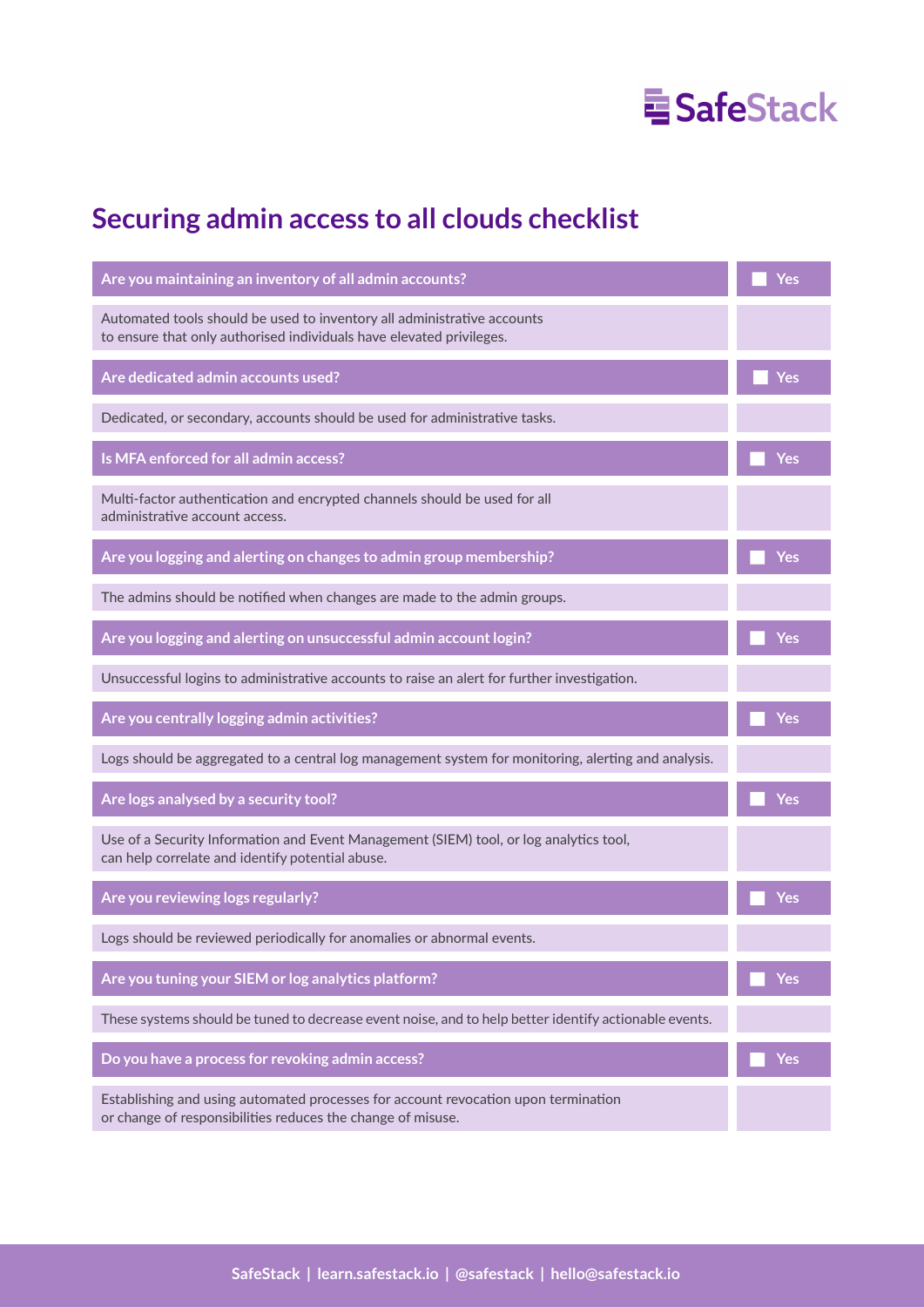## **E**SafeStack

| Are you disabling dormant accounts?                                                                           | Yes |
|---------------------------------------------------------------------------------------------------------------|-----|
| Admin accounts should have access tokens or normal access methods disabled<br>after a set period of activity. |     |
| Do admin accounts have an expiration period set?                                                              | Yes |
| All admin accounts should have an expiration date configured.                                                 |     |
| Are you able to alert on unusual admin account logins?                                                        | Yes |
| Alerting when an admin account logs in from an unusual location may help detect abuse.                        |     |

**SafeStack doesn't intend these checklists to be comprehensive, and we encourage additions and modifications to fit your practice.**

This work is licensed under the Creative Commons Attribution-ShareAlike 4.0 International License. To view a copy of this license, visit https://creativecommons.org/licenses/by-sa/4.0/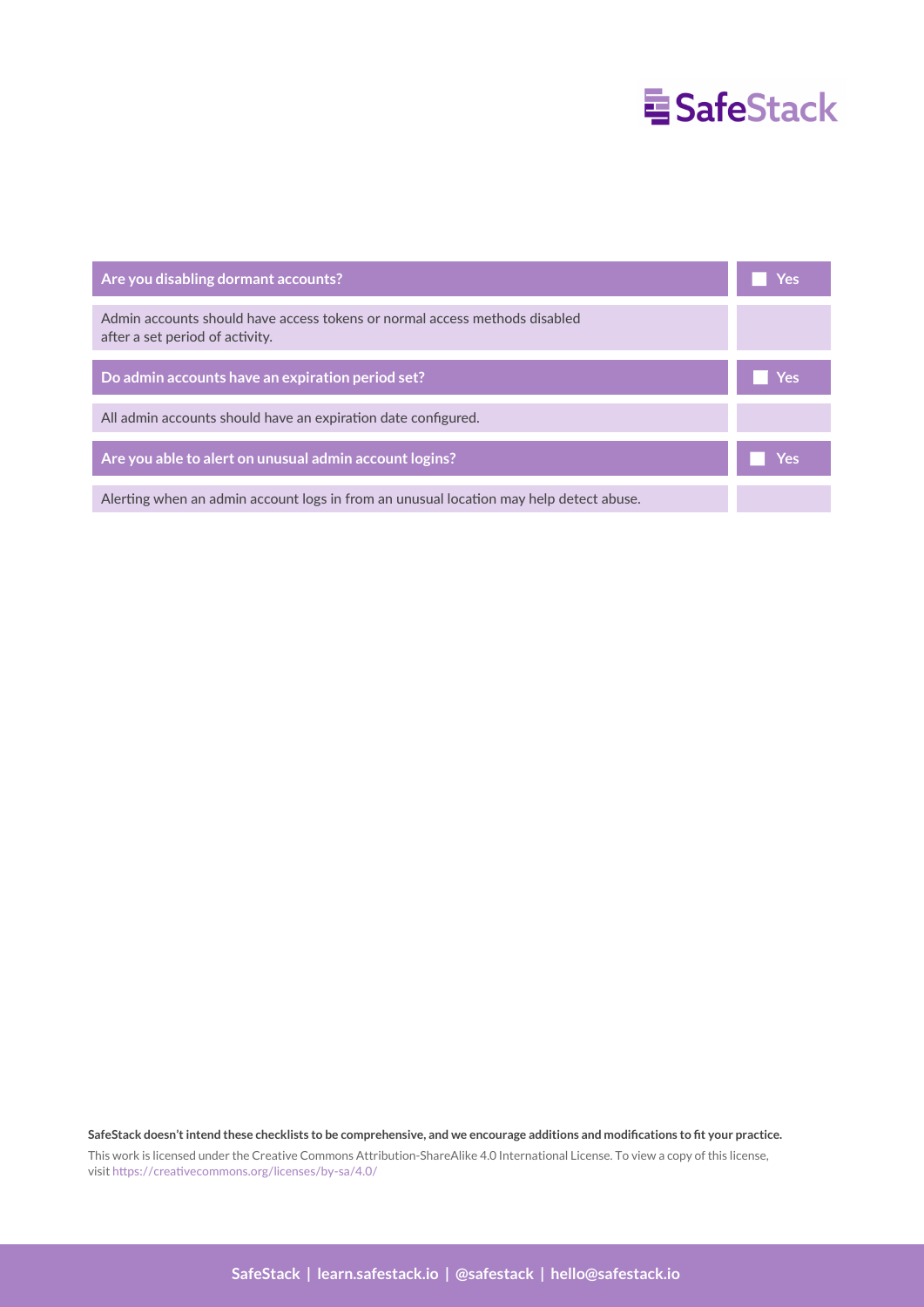

### **GCP** admin access security checklist

| Are only corporate login credentials used by admins?                                                                                                                                                                                                                                                                                                                                                                                    | Yes |
|-----------------------------------------------------------------------------------------------------------------------------------------------------------------------------------------------------------------------------------------------------------------------------------------------------------------------------------------------------------------------------------------------------------------------------------------|-----|
| It is recommended fully-managed corporate Google accounts be used for increased visibility,<br>auditing, and controlling access to GCP.<br>Email accounts based outside of the user's organization, such as personal accounts, should not be<br>used for business purposes.                                                                                                                                                             |     |
| Have you enforced security key MFA for all admin users?                                                                                                                                                                                                                                                                                                                                                                                 | Yes |
| GCP users with Organization Administrator roles have the highest level of privilege in the<br>organization. These accounts should be protected with the strongest form of two-factor<br>authentication: Security Key Enforcement.<br>Security Keys are actual physical keys used to access Google Organization Administrator Accounts.                                                                                                  |     |
| Is separation of duties enforced while assigning Service Account related roles to Users?                                                                                                                                                                                                                                                                                                                                                | Yes |
| No user should have Service Account Admin and Service Account User roles assigned<br>at the same time.                                                                                                                                                                                                                                                                                                                                  |     |
| Are API keys rotated periodically?                                                                                                                                                                                                                                                                                                                                                                                                      | Yes |
| Once a key is stolen, it has no expiration, meaning it may be used indefinitely unless the project<br>owner revokes or regenerates the key.<br>Rotating API keys will reduce the window of opportunity for an access key that is associated with a<br>compromised or terminated account to be used. API keys should be rotated to ensure that data<br>cannot be accessed with an old key that might have been lost, cracked, or stolen. |     |
| Are Essential Contacts configured for your GCP organisation?                                                                                                                                                                                                                                                                                                                                                                            | Yes |
| Many Google Cloud services, such as Cloud Billing, send out notifications to share important<br>information with Google Cloud users. By default, these notifications are sent to members with<br>certain Identity and Access Management (IAM) roles. With Essential Contacts, you can customize<br>who receives notifications by providing your own list of contacts.                                                                   |     |
| Have you set up multiple super admin accounts?                                                                                                                                                                                                                                                                                                                                                                                          | Yes |
| Your organization should have more than one super administrator account, each managed by a<br>separate individual (avoid sharing an admin account).<br>If one account is lost or compromised, another super admin can perform critical tasks while the other<br>account is recovered.                                                                                                                                                   |     |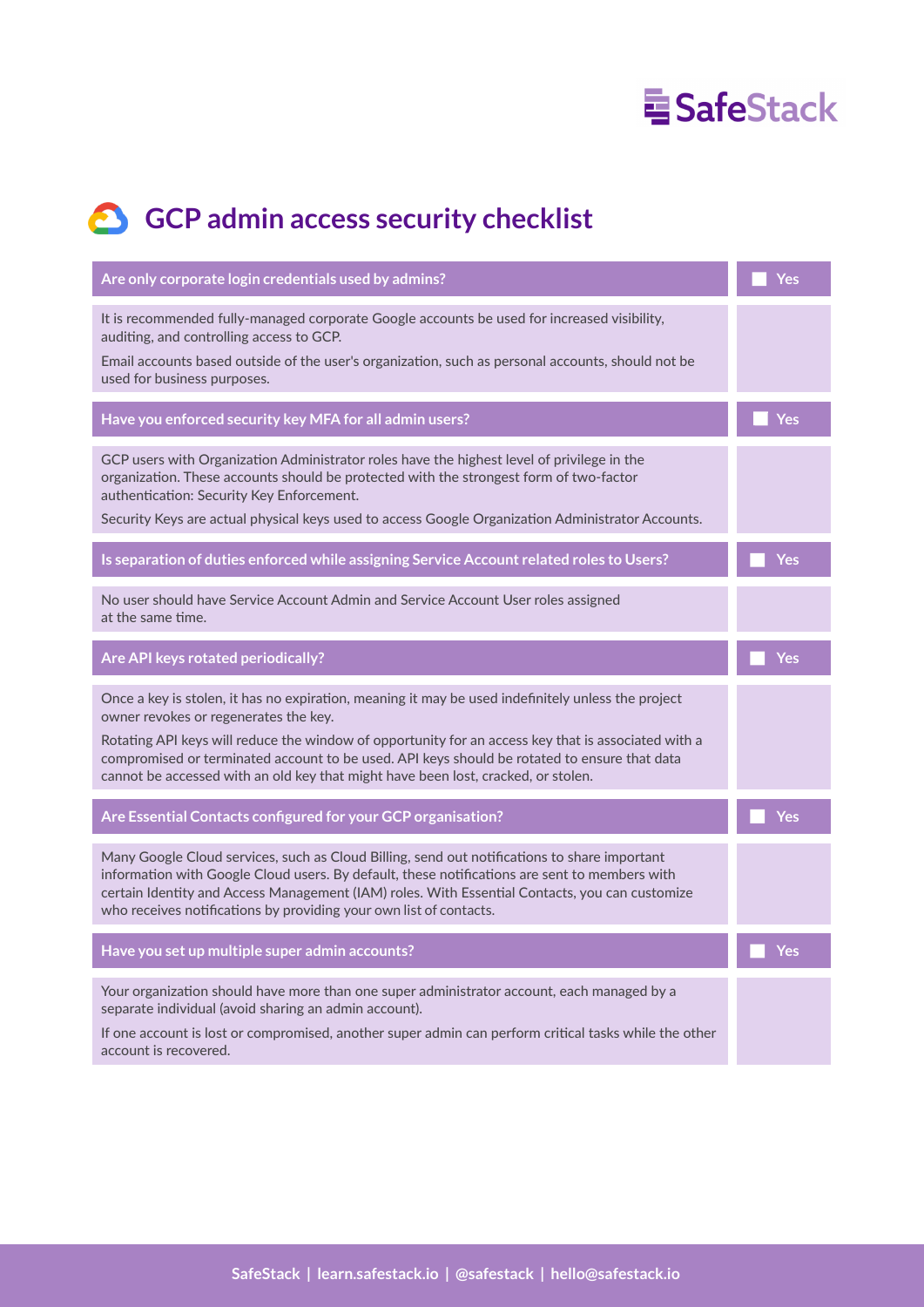## **E**SafeStack

| Are you restricting daily activities to non-super admin accounts?                                                                                                                                                                                                                                                                                                                                                                            | Yes |
|----------------------------------------------------------------------------------------------------------------------------------------------------------------------------------------------------------------------------------------------------------------------------------------------------------------------------------------------------------------------------------------------------------------------------------------------|-----|
| Give each super administrator 2 accounts: Their own super admin account and a separate account<br>for daily activities. Users should only sign in to a super admin account to perform super admin tasks,<br>such as setting up 2-Step Verification (2SV), managing billing and user licenses, or helping another<br>admin recover their account.<br>Super administrators should use a separate, non-admin account for day-to-day activities. |     |
| Have you configured secondary email contacts with super-admin accounts?                                                                                                                                                                                                                                                                                                                                                                      | Yes |
| If you don't often sign in with your primary admin account, you might miss important mandatory<br>service announcements from Google. To make sure you receive these announcements set up a<br>secondary email contact.                                                                                                                                                                                                                       |     |
| Are you logging out of super admin accounts after completing your tasks?                                                                                                                                                                                                                                                                                                                                                                     | Yes |
| Staying signed in to a super admin account when you aren't doing specific administrative tasks can<br>increase exposure to phishing attacks. Super admins should sign in as needed to do specific tasks and<br>then sign out.                                                                                                                                                                                                                |     |
| Have you configured recovery options for admin accounts?                                                                                                                                                                                                                                                                                                                                                                                     | Yes |
| Admins should add recovery options to their admin account in case they need to recover access.                                                                                                                                                                                                                                                                                                                                               |     |
| Have admins enrolled a spare security key?                                                                                                                                                                                                                                                                                                                                                                                                   | Yes |
| Admins should enroll more than one security key for their admin account and store it in a safe place.<br>If their primary security key is lost or stolen, they can still sign in to their account.                                                                                                                                                                                                                                           |     |
| Have admins saved their backup codes ahead of time?                                                                                                                                                                                                                                                                                                                                                                                          | Yes |
| If an admin loses their security key or phone (where they receive a 2SV verification code or<br>Google prompt), they can use a backup code to sign in.<br>Admins should generate and print backup codes in case they're needed. Keep backup codes in a<br>secure location.                                                                                                                                                                   |     |

**SafeStack doesn't intend these checklists to be comprehensive, and we encourage additions and modifications to fit your practice.**

This work is licensed under the Creative Commons Attribution-ShareAlike 4.0 International License. To view a copy of this license, visit https://creativecommons.org/licenses/by-sa/4.0/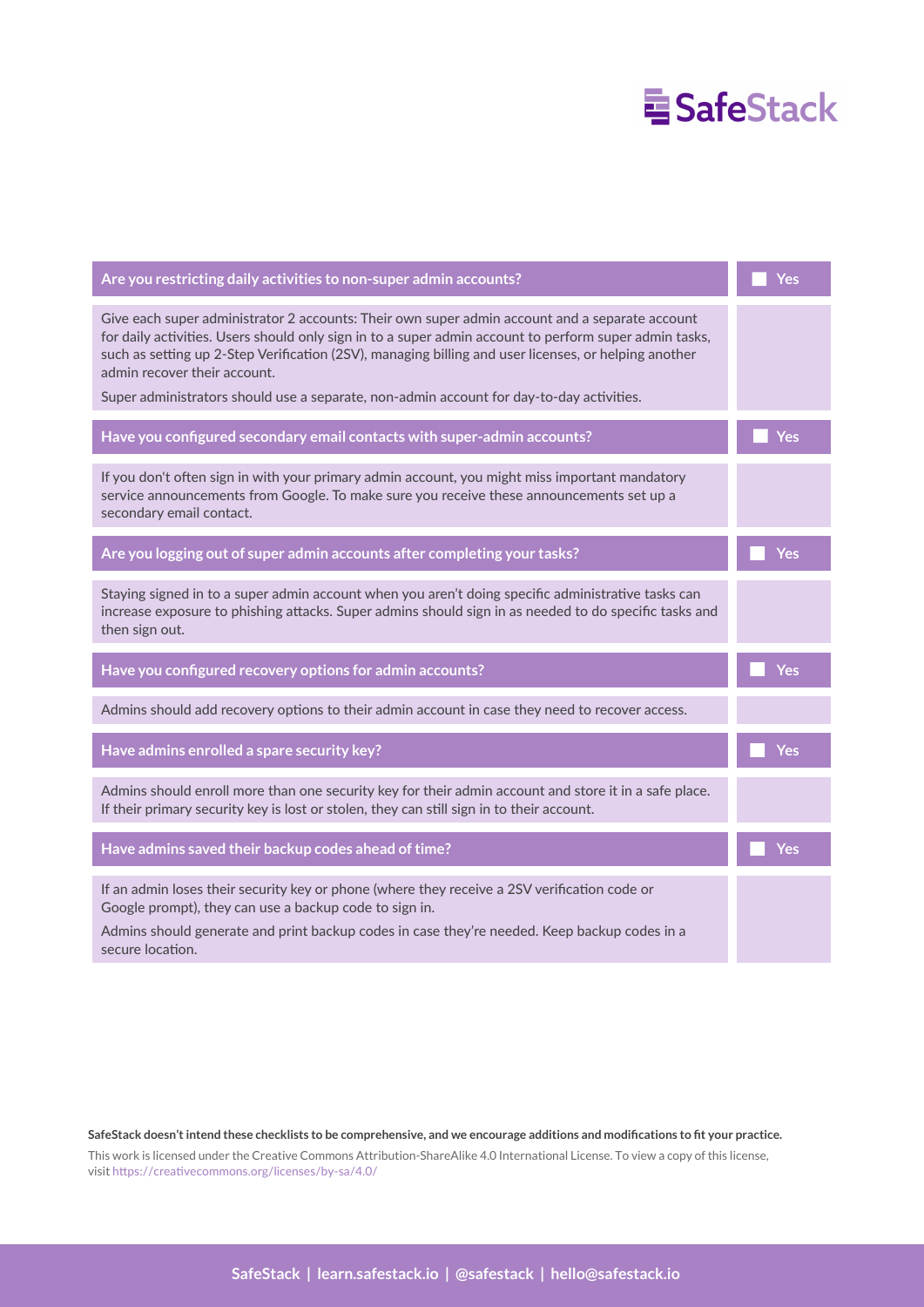

### A**zure admin access security checklist**

| Have you enabled the 'Restore multi-factor authentication on<br>all remembered devices' configuration?                                                                                                                                                                                                                                                                                       | Yes |
|----------------------------------------------------------------------------------------------------------------------------------------------------------------------------------------------------------------------------------------------------------------------------------------------------------------------------------------------------------------------------------------------|-----|
| If an account or device is compromised, remembering MFA for trusted devices may affect security.<br>Hence, it is recommended that users not be allowed to bypass MFA.                                                                                                                                                                                                                        |     |
| Have you configured the 'Number of methods required to reset' account setting to '2'                                                                                                                                                                                                                                                                                                         | Yes |
| When a user with MFA undergoes self-service password resets this configuration ensures<br>the user's identity is confirmed using two separate methods of identification. Azure AD Privileged<br>Identity Management lets you limit users to only taking on their privileges JIT, and assign roles<br>for a shortened duration with confidence that the privileges are revoked automatically. |     |
| Have you enabled the 'Notify users on password resets?' configuration?                                                                                                                                                                                                                                                                                                                       | Yes |
| User notification on password reset is a passive way of confirming password reset activity.<br>It helps the user to recognize unauthorized password reset activities.                                                                                                                                                                                                                        |     |
| Have you enabled the 'Notify all admins when other admins<br>reset their password?' configuration?                                                                                                                                                                                                                                                                                           | Yes |
| Administrator accounts are sensitive. Any password reset activity notification, when sent to all<br>administrators, ensures that all administrators can passively confirm if such a reset is a common<br>pattern within their group.                                                                                                                                                         |     |
| Have you configured Security Defaults on Azure Active Directory?                                                                                                                                                                                                                                                                                                                             | Yes |
| Security defaults provide secure default settings that Microsoft manages on behalf of organizations<br>to keep customers safe until they are ready to manage their own identity security settings.                                                                                                                                                                                           |     |
| Have you implemented "just in time" (JIT) access for privileged usage?                                                                                                                                                                                                                                                                                                                       | Yes |
| Azure AD Privileged Identity Management lets you limit users to only taking on their<br>privileges JIT, and assign roles for a shortened duration with confidence that the privileges<br>are revoked automatically.                                                                                                                                                                          |     |
| Have you defined at least two emergency access accounts?                                                                                                                                                                                                                                                                                                                                     | Yes |
| Emergency access accounts help organizations restrict privileged access in an existing Azure<br>Active Directory environment. These accounts are highly privileged and are not assigned to specific<br>individuals. Emergency access accounts are limited to scenarios where normal administrative<br>accounts can't be used.                                                                |     |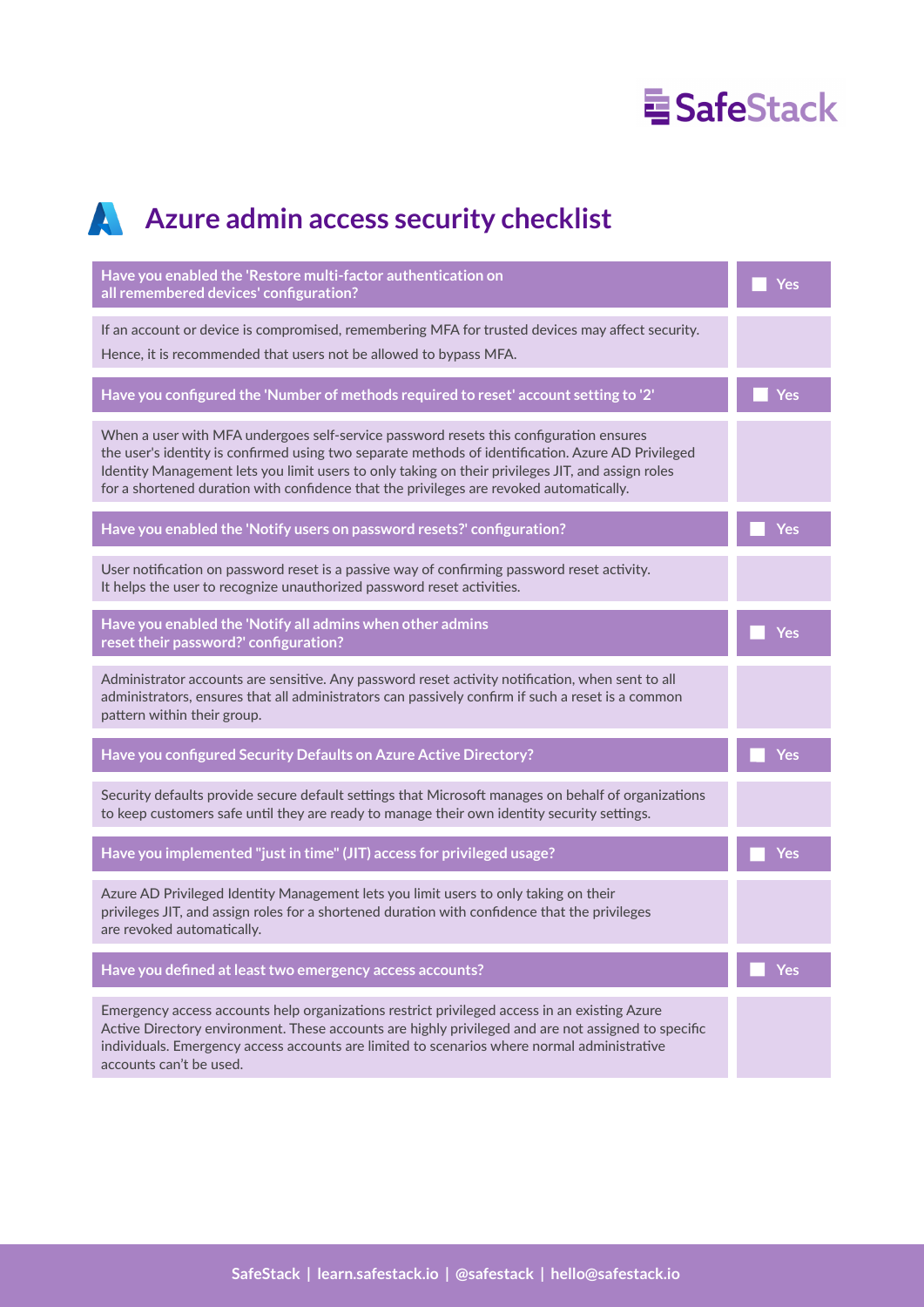## **E**SafeStack

| Have you defined a "break glass" process?                                                                                                       | Yes |
|-------------------------------------------------------------------------------------------------------------------------------------------------|-----|
| In case you need to gain administrative access during an emergency, you can configure<br>"break glass" access.                                  |     |
| Are critical admin tasks performed from dedicated workstations?                                                                                 | Yes |
| This will protect your admin accounts from attack vectors that use browsing and email<br>and significantly lower your risk of a major incident. |     |

**SafeStack doesn't intend these checklists to be comprehensive, and we encourage additions and modifications to fit your practice.**

This work is licensed under the Creative Commons Attribution-ShareAlike 4.0 International License. To view a copy of this license, visit https://creativecommons.org/licenses/by-sa/4.0/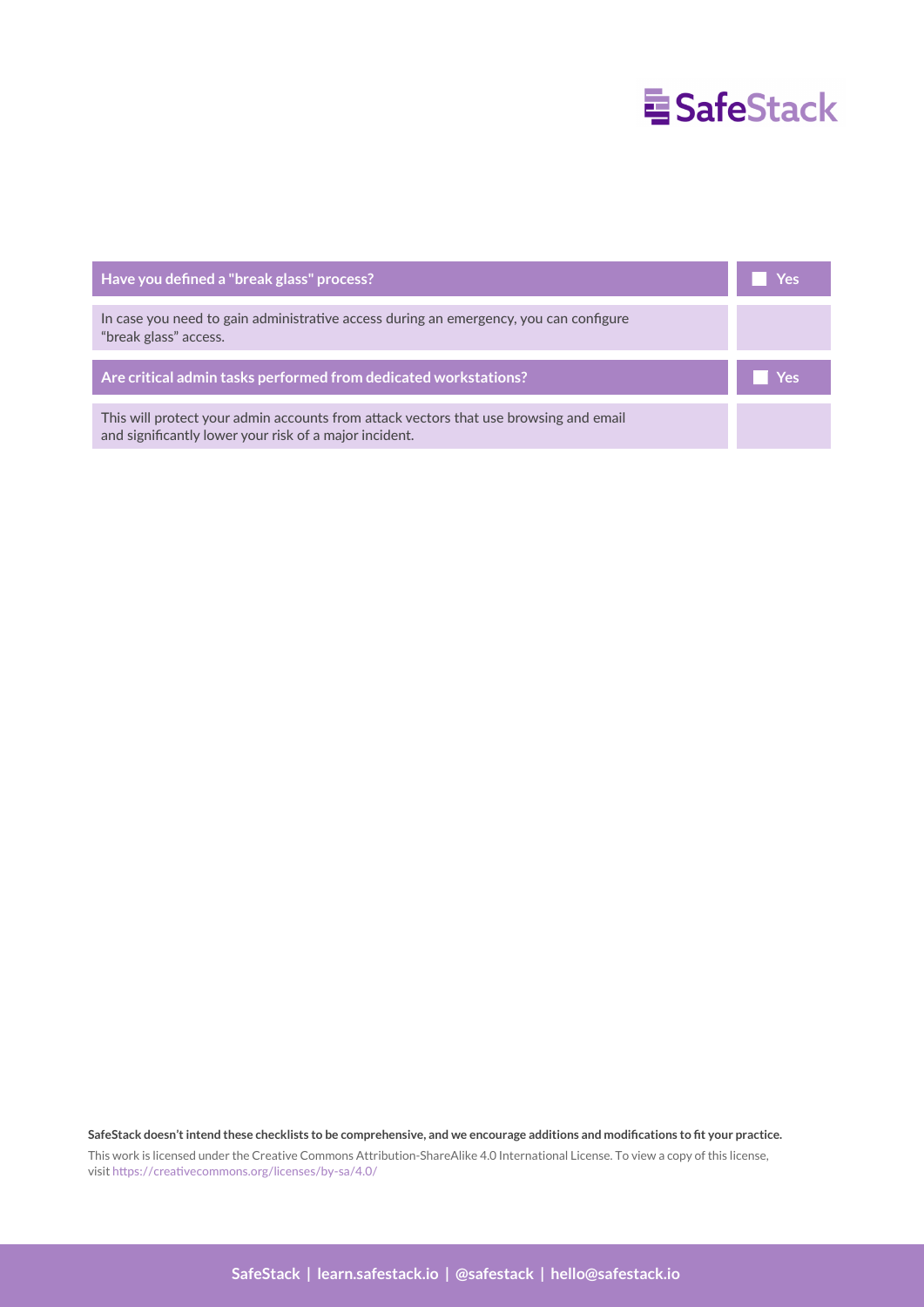

### **AWS admin access security checklist**

| Have you removed access keys from your 'root' accounts?                                                                                                                                                                                                     | Yes |
|-------------------------------------------------------------------------------------------------------------------------------------------------------------------------------------------------------------------------------------------------------------|-----|
| Removing access keys associated with the 'root' user account limits ways by which the account can<br>be compromised. Additionally, removing the 'root' access keys encourages the creation and use of<br>role based accounts that are least privileged.     |     |
| Is hardware MFA is enabled for 'root' accounts?                                                                                                                                                                                                             | Yes |
| Hardware MFA devices are more secure than virtual MFAs, such as One-Time Passwords (OTP),<br>or SMS verification methods.                                                                                                                                   |     |
| Are you restricting the use of 'root' accounts?                                                                                                                                                                                                             | Yes |
| The 'root' account has unrestricted access to and control over all account resources. Use of it is<br>inconsistent with the principles of least privilege and separation of duties, and can lead to<br>unnecessary harm due to error or account compromise. |     |
| Are you creating new IAM admin users without access keys?                                                                                                                                                                                                   | Yes |
| Requiring the additional steps be taken by the user for programmatic access after their profile has<br>been created will give a stronger indication of intent that access keys are necessary for their work.                                                |     |
| Do IAM user accounts only have one active access key?                                                                                                                                                                                                       | Yes |
| Access keys are long-term credentials for IAM users. One of the best ways to protect your account is<br>to not allow users to have multiple access keys.                                                                                                    |     |
| Are access keys rotated periodically?                                                                                                                                                                                                                       | Yes |
| Rotating access keys will reduce the window of opportunity for an access key that is associated with<br>a compromised or terminated account to be used.                                                                                                     |     |
| Access keys should be rotated to ensure that data cannot be accessed with an old key which might<br>have been lost, cracked, or stolen.                                                                                                                     |     |
| Are admin accounts given permissions via group membership only?                                                                                                                                                                                             | Yes |
| Assigning IAM policy only through groups unifies permissions management to a single, flexible layer<br>consistent with organizational functional roles. By unifying permissions management, the likelihood<br>of excessive permissions is reduced.          |     |
| Are IAM users managed centrally via identity federation or AWS Organizations<br>for multi-account environments?                                                                                                                                             | Yes |
| Centralizing IAM user management to a single identity store reduces complexity and thus the<br>likelihood of access management errors.                                                                                                                      |     |